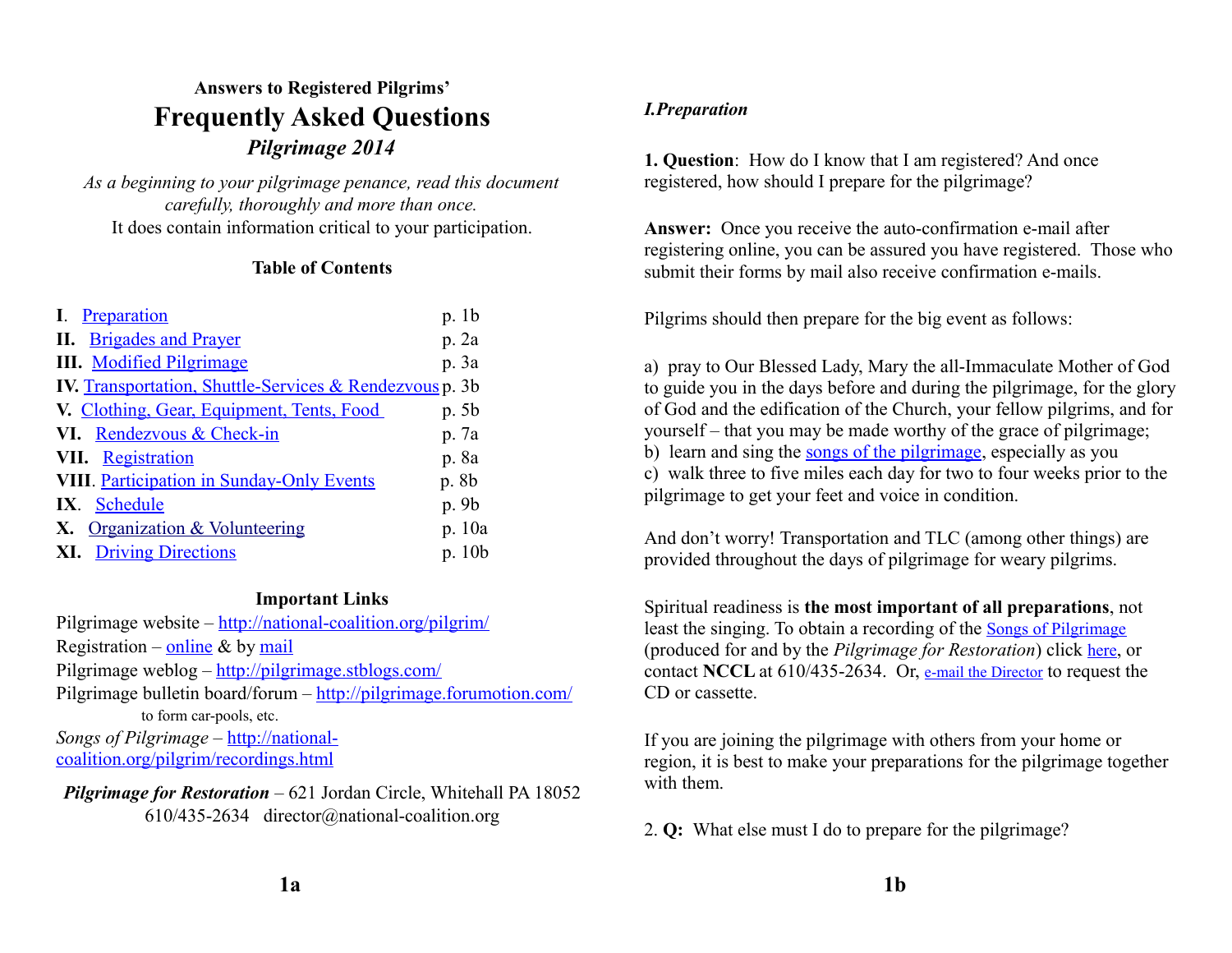**A**: Fill out and return ASAP the ["Transportation Request Form](http://www.national-coalition.org/pilgrim/TRF.htm)". Your form MUST be received by the Transportation-Team no later than September 10 to guarantee the needed assistance from the volunteers, **even if you do not request the service**. See "[Transportation, Shuttle-](#page-2-0)[Services & Rendezvous](#page-2-0)" at part IV, below, for more information.

3. **Q**: What if I send in my request for shuttle transportation after September 10? Can I still be shuttled Thursday, September 18, from the Auriesville Shrine to the step-off point?

**A:** Yes, but organizers cannot guarantee it. The sooner you register and request the shuttle, the better. Fill out and return ASAP the ["Transportation Request Form"](http://www.national-coalition.org/pilgrim/TRF.htm) **even if you do not request the service**. See "Transportation, shuttle-service & rendezvous" at part IV, below, for more information.

4. **Q:** Where and when does the pilgrimage begin, and is there a way for me to 'check-in' with the organizers once I arrive?

**A:** Excellent questions. See "Rendezvous & Check-in" at part VI, below.

## <span id="page-1-0"></span>*II. Brigades and Prayer*

**1. Q**: What is a "brigade"?

**A:** A brigade is 15-35 pilgrims joined in a unit or corps throughout the pilgrimage, under the organization and direction of a lay brigadier, united to give fitting public honor to God in prayer, song and fellowship. One could think of the relation of the brigade to the rest of the pilgrimage, by way of analogy, as a 'parish within a diocese'. Brigades are the exact equivalent of "Chapters" in the *Pentecost Pilgrimage* to Notre-Dame de Chartres, France.

**2. Q**: Why do pilgrims form in brigades?

**A**: This is to give us a definite place at each moment of the pilgrimage in which to practice Charity one to another. Just as Our Lord sent out His disciples two-by-two in order that they learn to practice Charity, so do we pair-off, principally for Charity. The Faith given us by God is dead without Charity. Just as in the pilgrimage to Our Lady's Shrine in Heaven conducted by the Church on earth, so in the pilgrimage to Our Lady's Shrine at Auriesville we live and walk and pray in unison. As the Liturgy teaches, we are to praise God *una voce*.

3. **Q**: Why do pilgrims pray together by brigade at Holy Mass, eat together at all meals, examine their consciences every day together, sing, walk, etc., all in brigade?

**A**: Because the three days of pilgrimage represent a compact microcosm of our entire earthly pilgrimage, the communal or corporate aspect of our earthly pilgrimage is reflected in and enhanced by these actions. During the course of our days in the world, it is too easy to forget that no one is saved alone, but only if he live in God's Household, the Church.

4. **Q**: Why is it that pilgrims are asked not to depart from the brigade *en route*, nor to walk in front of their brigade's banner?

**A**: The banner is the visible sign of a brigade's invisible unity. On pilgrimage one belongs to the brigade as to a family. By analogy, as we honor our parents in a natural family, so do we honor the brigade's leaders by remaining with them. This conduct is called the "rôle of honor" in brigade life. It is made concrete in simple ways, such as not walking in front of the brigade's banner, by praying with and for one's brigade members, listening to the meditations, observing the periods of silence, singing with one's fellow-pilgrims, heeding instructions promptly, not departing the brigade formation without notifying one's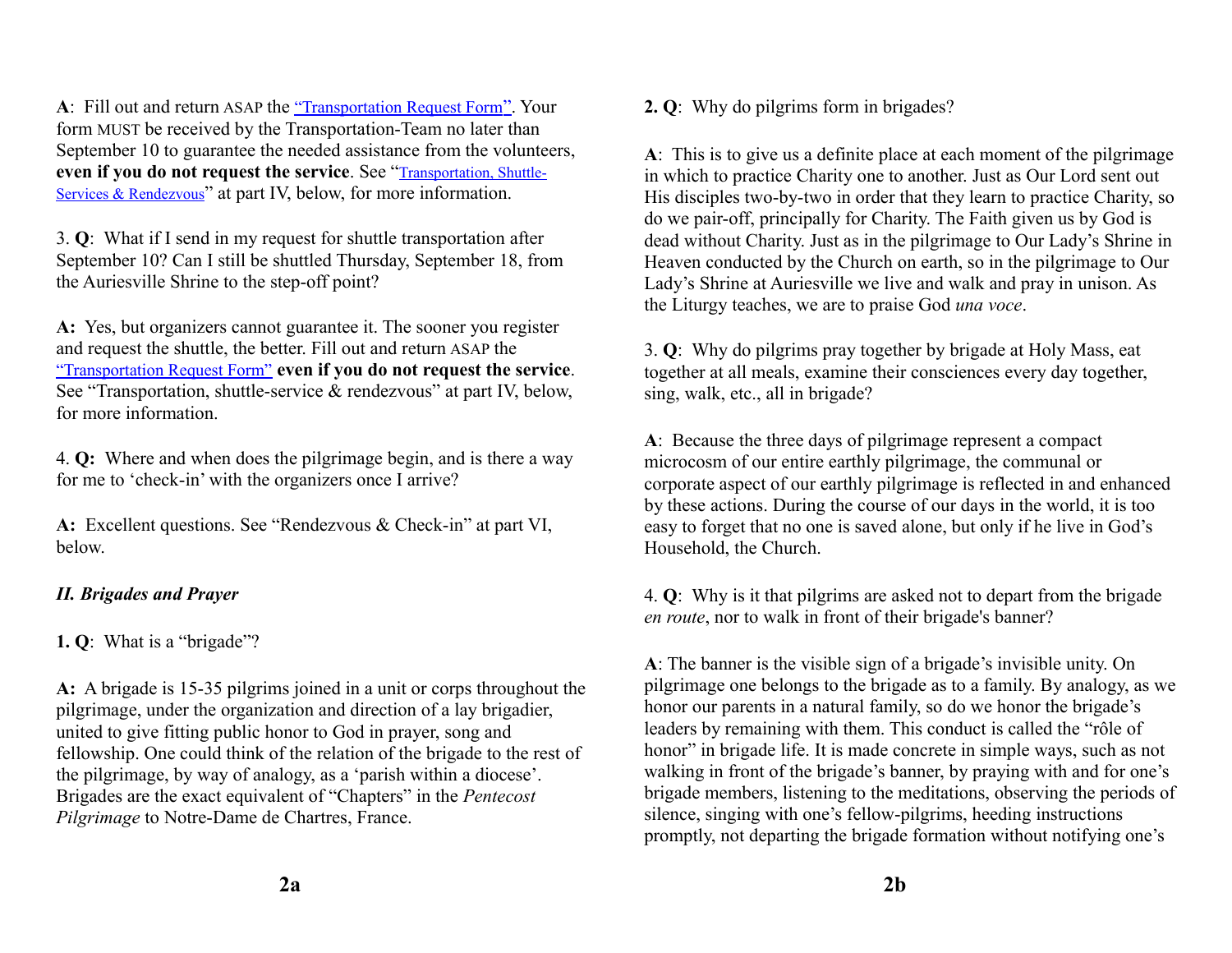brigadier or his captains, and the like.

# <span id="page-2-1"></span>*III. Modified Pilgrimage*

1. **Q**: What is the "modified pilgrimage"?

**A**: The term "modified" refers to the way in which families (and seniors, too) with children younger than 12 years of age participate in more than one day of pilgrimage. Since mothers (and fathers) with little children cannot possibly do as much walking as other pilgrims, the families spend the greater portion of their days in the camps – praying, singing, learning catechism, playing, setting up camp etc. They are, throughout their time in the camps, organized in a distinct brigade or two. Foremost, they pray together, under their own banners, at each Holy Mass. They walk together with the rest of the column for short distances, usually at the very beginning and very end of each day. They can also (conditions permitting) join the other pilgrims in the field for lunch. Transportation of families between camps each day is provided by the families themselves with (limited) assistance from volunteers of the *Company of St. René Goupil*. The Company also gives 'first priority' to families when assisting the pilgrims to prepare bivouacs at each camp.

2. **Q**: What else is 'modified' about the pilgrimage for families?

**A**: Some families opt to bring their own RV, camper or full-size van to transport the family between camps, and to provide sleeping quarters. This option is for families ONLY. Parking a vehicle on campground property incurs an additional fee payable to the camp owners. At the second night's camp there are also a few small log cabins which families may rent for an additional fee, by directly contacting campsite owner, Bob Stead: *Pop's Lake Campground*, 518/883-8678. Families – just as the other pilgrims – provide for their own "essentials" as explained in the registration form.

3. **Q**: What about seniors, can't they also participate in the pilgrimage in a modified way as well?

**A**: They can and many do. Their "modified" participation is, however, a bit different than that of the families (although some seniors do remain in camp all day also). Since most seniors are able to walk longer stretches than the families (and more safely) they remain with the main column of pilgrims walking – riding, alternately, in the vans provided for weary pilgrims. The daily regimen of prayer and singing is maintained with as little interruption as practicable in the vans.

# <span id="page-2-0"></span>*IV. Transportation, Shuttle-Services & Rendezvous*

1. **Q**: How does a pilgrim, *driving one or more fellow pilgrims in a single vehicle*, get to Lake George Village, NY on Thursday, 18 September, to begin the pilgrimage at the Lake of the Blessed Sacrament early Friday morning?

**A**: Each driver *with passengers* will be asked to drive on Thursday first to Lake George Village, drop his fellow pilgrims and all gear at their respective lodgings or campsite there, and then to drive alone to the Schoharie Crossings State Park parking lot near the Shrine of Our Lady's Martyrs, Auriesville NY, 12016. (Directions appear at the end of these FAQs. Overnight parking is no longer permitted at the shrine, so we must park at the State Park's lot.) Organizers will shuttle the drivers back to their lodgings or campsite at Lake George Village.

N.B. Families participating in the "modified pilgrimage" drive directly to Lake George Village, and keep their vehicles in order to caravan each day from camp to camp.

[Click here](http://www.national-coalition.org/pilgrim/detaildirs.html) for directions to the Village of Lake George.

2. **Q**: How does a pilgrim driving *alone*, without passengers, get to Lake George Village Thursday to begin the pilgrimage at the Lake of the Blessed Sacrament early the next morning?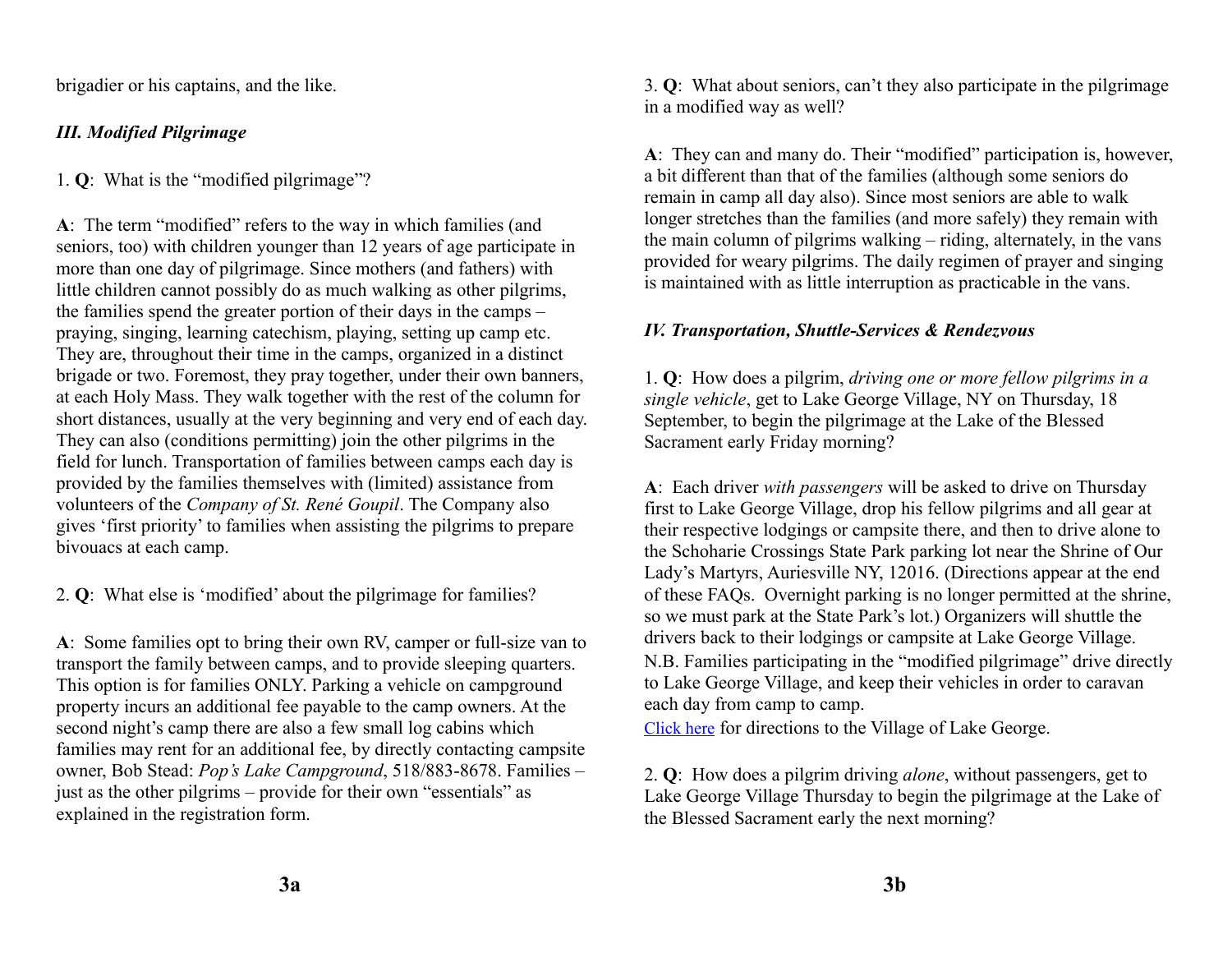**A**: *Lone drivers* proceed directly to the Schoharie Crossings State Park parking lot near the Shrine of Our Lady's Martyrs in Auriesville, NY, Thursday, September 18, and are shuttled with their equipment to their campsite or lodgings in Lake George Village by the Transportation-Team of the Company of St. Rene Goupil. (Overnight parking is no longer permitted at the shrine, so we must park at the State Park's lot.)

3. **Q**: Why is there an "early-bird" check-in Thursday afternoon & evening and this shuttling service the same day, also afternoon and evening?

**A**: The shuttling is a service to all (walking) pilgrims who will need their vehicles at Auriesville at the end of the pilgrimage, Sunday. The first phase of "early-bird" check-in takes place Thursday from 4:30pm until nightfall (7:15pm), at the Lake George Battleground Campground. Early-bird check-in continues at Cramer's Point Motel after 8:00pm. Check-in lets organizers know you have arrived, and allows them to give you needed final instructions about the rendezvous & step-off early Friday morning. [Click here for an explanation.](http://www.national-coalition.org/pilgrim/rendezvous.html)

4. **Q**: Why do I need my vehicle on Sunday?

**A**: All pilgrims need to recover their vehicles at the end of the pilgrimage, Sunday afternoon. Organizers plan *no* transportation back to Lake George Village.

5. **Q**: Do families participating in the "modified pilgrimage" utilize this rendezvous and shuttling service Thursday?

**A**: No, since they use their vehicles in order to caravan each day from camp to camp and until the conclusion of the pilgrimage Sunday afternoon.

N.B. Seniors of the "modified pilgrimage" who anticipate walking

each day with the brigades and, alternately, taking rides in the vans provided for weary pilgrims, need to utilize the shuttling service Thursday (unless they accompany a family which keeps its vehicle, as above).

6. **Q**: How do I arrange to use the shuttle service Thursday?

**A**: This service is available for those pilgrims who have registered and submitted to NCCL **by September 15** the ["Transportation Request](http://www.national-coalition.org/pilgrim/TRF.htm)  [Form"](http://www.national-coalition.org/pilgrim/TRF.htm). No promise of transportation can be made for those who do not request this service.

7. **Q**: What times do the shuttles to Lake George Village depart?

**A**: Shuttle departures Thursday from the Auriesville Shrine are planned after the transportation team has reviewed pilgrims' ["Transportation Request Forms"](http://www.national-coalition.org/pilgrim/TRF.htm). We expect most shuttling to take place between 3:00 and 9:00 P.M. on Thursday. Earlier and/or later shuttles may be scheduled to accommodate as many requests for service as possible.

8. **Q**: Is there any ground transportation for pilgrims arriving by public transportation (train, plane or bus) Thursday, and departing Sunday?

**A**: Yes. Transportation for pilgrims arriving in the Albany region by public transportation Thursday (only) and departing Sunday must also be pre-arranged with organizers using the ["Transportation Request](http://www.national-coalition.org/pilgrim/TRF.htm)  [Form"](http://www.national-coalition.org/pilgrim/TRF.htm). If you must plan on arriving *after 9:00 p.m*. on Thursday or departing *before 7:00p.m.* on Sunday, contact the CSRG officer responsible for transportation, Dennis Mitchell, **before** finalizing your travel plans by phone 610/390-9507 or [e-mail](mailto:d.mitchell.pilgrimage@gmail.com?subject=preparing%20to%20finalize%20travel%20plans%20-%20Pilgrimage%202013).

9. **Q**: How do I find out if there are pilgrims with whom I can car-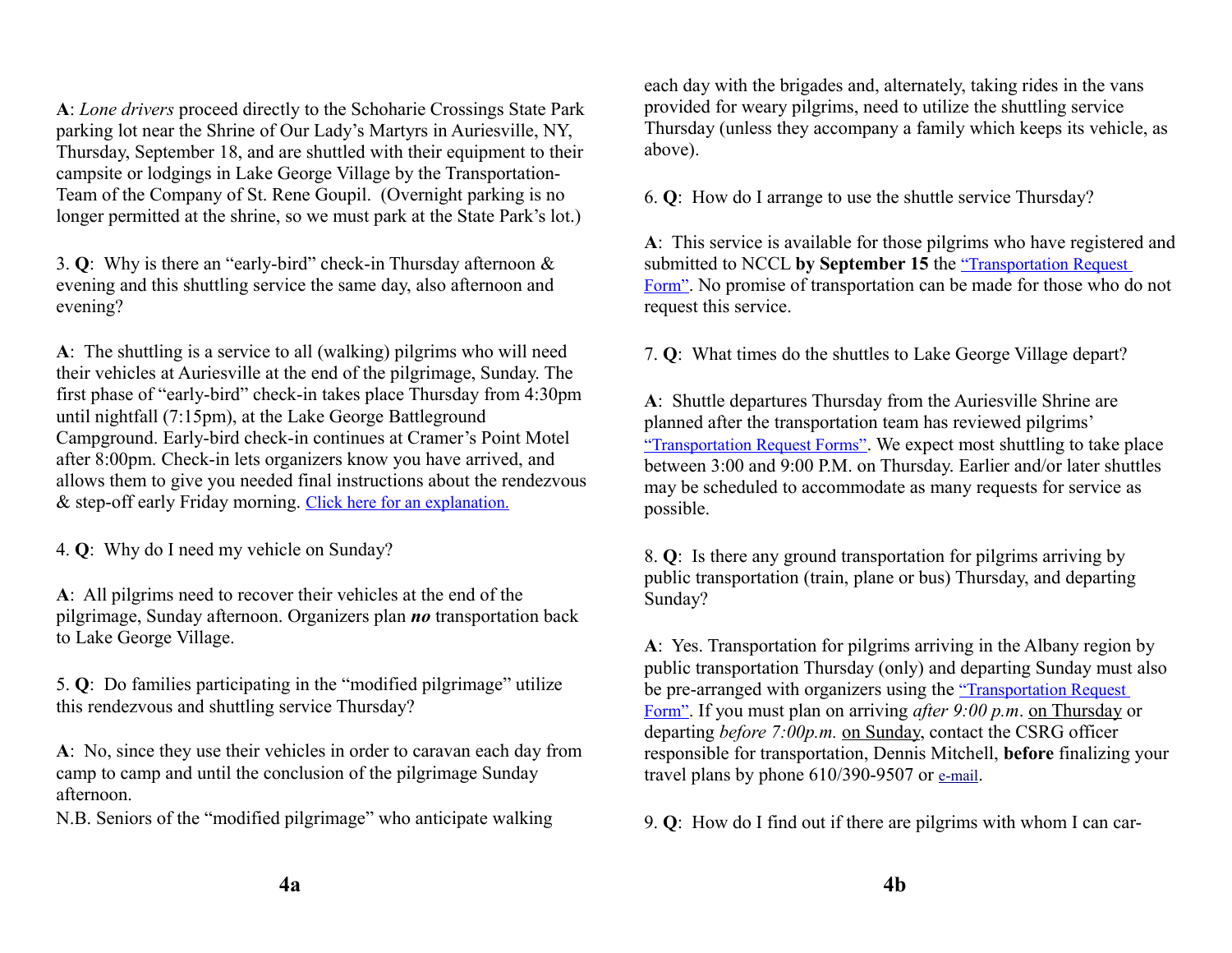#### pool?

**A**: Pilgrims should join the new [online forum](http://pilgrimage.forumotion.com/) to discover possible carpooling options. Alternately, they may contact Dennis Mitchell, as above.

10. Q: If I elect to drive directly to the Lake of the Blessed Sacrament, may I leave my car parked at "Lake George Million Dollar Beach" for three days, and if so how do I get back to it Sunday?

**A**: Pilgrims may park their cars at the beach lot and leave them there until Sunday, but they do so at their own risk, and should notify the Park officials or local Sheriff. *Nota bene,* pilgrimage organizers plan no transport back to the Lake on Sunday, nor to any of the campsites along the Pilgrimage path.

11. **Q**: What if I am delayed Thursday and cannot meet the shuttle at my pre-arranged rendezvous time?

**A**: A pilgrim running late must inform the transport personnel of the need to change his plan by calling cell phone number 610/390-9507.

12. **Q**: What if I need to change or cancel the plans I have made with transportation personnel?

**A**: Any pilgrim needing to change or cancel plans must notify Dennis Mitchell no later than Wednesday, September 17. After Wednesday, contact the Transportation-Team at cell phone number 610/390-9507.

13. **Q**: How do I get to day-one check-in at the Lake of the Blessed Sacrament (aka Lake George Village) Friday morning if I am staying at Cramer's Point or another local motel in Lake George Village?

**A**: Organizers shuttle pilgrims from their lodgings to check-in, which starts at 5:45 A.M. SHARP. It is the responsibility of each pilgrim to

notify the CSRG transportation-team Thursday evening, and to schedule your pick-up with them for Friday morning. When dropping you off Thursday evening, the transportation-team will inform you of pick-up time and its exact location for Friday morning.

14. **Q**: Is there public transportation to Lake George Village?

**A**: For pilgrims traveling from New York City, Amtrack provides service on the Metroliner to Fort Edwards, which is about 20 minutes and cab fare from Lake George Village. Phone Amtrack for other service, or contact the NY Port Authority for bus services to the region.

15. **Q**: What if I become fatigued, or injured, or need to use the toilet while walking? Is there rest or ride for the weary? What about firstaid?

**A**: Throughout the pilgrimage, volunteers of the Company of St. René shadow the walking columns in vans. The Company also provides first-aid and port-a-johns along the way.

## <span id="page-4-0"></span>*V. Clothing, Gear, Equipment, Tents, Food*

1. **Q**: What gear/personal belongings must or may I bring on pilgrimage?

**A**: You must and may bring only [the essentials](http://national-coalition.org/pilgrim/equipment1.html) listed under the heading "Equipment – more than 1 day" in the 2014 registration [form/brochure](http://national-coalition.org/pilgrim/dloadbrochure.html) online. Pilgrims wishing to bring more than the essentials must arrange their own transportation, or simply leave the extras in their vehicles. *Nota bene,* **there is a 30 lbs. max. one-only bag limit,** *not* **including separate sacks for tent or sleeping bag.**

All clothes MUST be stored in water-proof wrapping, even when inside your luggage, to protect it from rain when your bags are not in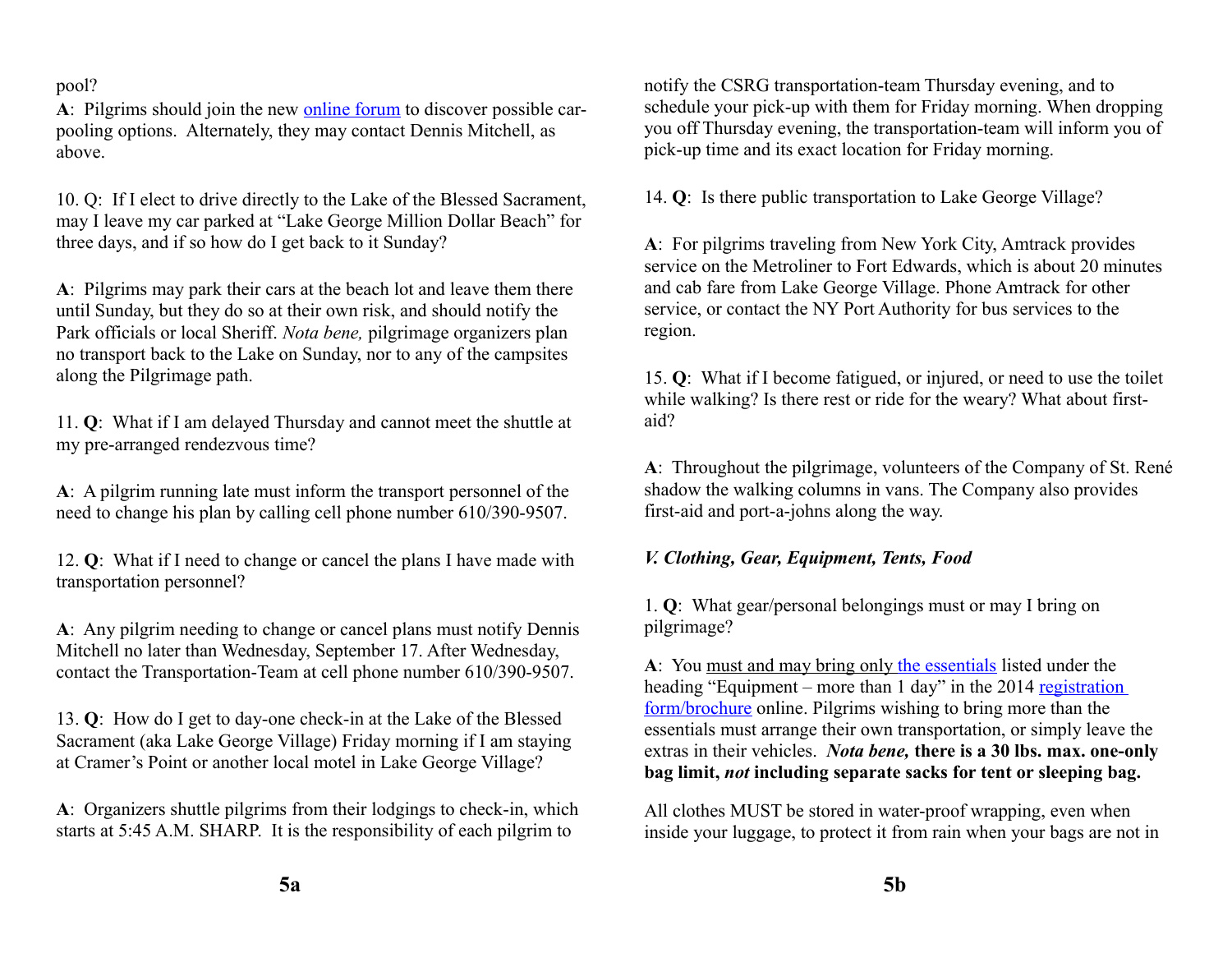your possession. You MUST ALSO store your sleeping bag in a waterproof sack, for the same reason.

2. **Q**: How should one dress for the pilgrimage?

**A**: Above all, pilgrims need to dress as befits a Christian in every circumstance.

The norms for modesty are simple. Clothes are to adorn and conceal, not reveal, the body, its figure and skin. Decent apparel complements, but does not flaunt, one's God-given natural beauty; is an outward sign of the (baptized) soul's invisible dignity and virtues. See ["Establishing](http://www.national-coalition.org/modesty/modnorms.html)  [Practical Norms for Modesty"](http://www.national-coalition.org/modesty/modnorms.html).

3. **Q**: Is there anything else a pilgrim needs to know about how to dress for the pilgrimage?

**A**: Men's trousers should be rugged (durable), loose-fitting and anklelength. Shorts are not permitted. Long-sleeved shirts are best to protect from sun and abrasion, but in every case covering upper arms and midriff.

Ladies' skirts or dresses (also, no shorts) are best durable, loose-fitting, and between knee and ankle in length. Blouses are best long-sleeved to protect from sun and abrasion, but in every case loose-fitting, covering upper arms and midriff.

Remembering the Apostle's teaching (I Cor. xi: 5, 6, 10), ladies also cover their heads while praying, principally at Mass.

4. **Q**: Need I bring my own personal/family tent?

**A**: Yes. However, if you do not have one, do not let it deter you – but do [notify organizers](mailto:director@national-coalition.org?subject=question%20about%20personal%20tent%20-%20Pilgrimage%202013). It is common for pilgrims to share the use of their

tents, and such Charity is encouraged. The alternative is to borrow, rent, or purchase one in advance.

5. **Q**: Need I set up my own tent alone?

**A**: The Company assists some pilgrims – women and children – but due to increased numbers of tents cannot help the men. However, in every case, it is imperative that you bring only a FUNCTIONAL tent. **To determine whether a tent is functional, the organizers ask that you set up the tent** *before* **bringing it to pilgrimage.** Also, your tent MUST, when it is not in your possession, be wrapped in a water-proof sack to protect it from rain.

6. **Q**: Need I carry my own sleeping bag, personal tent, and the one (only) permitted large bag (max. weight 30 lbs)?

**A**: No, the *Company of St. René* transports these items throughout the pilgrimage from bivouac to bivouac, where they are retrievable each evening. One's tent may be lashed to the outside of his large bag and/or attached to one's sleeping bag, but the tent must NOT be placed inside the large bag, i.e., it needs to be clearly visible to the volunteers who use the tents (and their i.d.) to determine the bivouac's disposition by brigade, family and/or sex.

7. **Q**: Must I carry my own small, light back-pack throughout the pilgrimage?

**A**: Yes, and it should hold only each day's essentials listed under the heading ["Equipment –more than 1 day"](http://www.national-coalition.org/pilgrim/equipment1.html) in the 2014 registration [form/brochure](http://www.national-coalition.org/pilgrim/dloadbrochure.html). STRONGLY recommended also is that each pilgrim bring his own 'gatorade' (or similar invigorating 'sports drink') in concentrated powder form, to augment daily his own water supply and his strength. Since it should be lightly packed and may be needed at any time, the back-pack should *not* be left behind or in a transport van.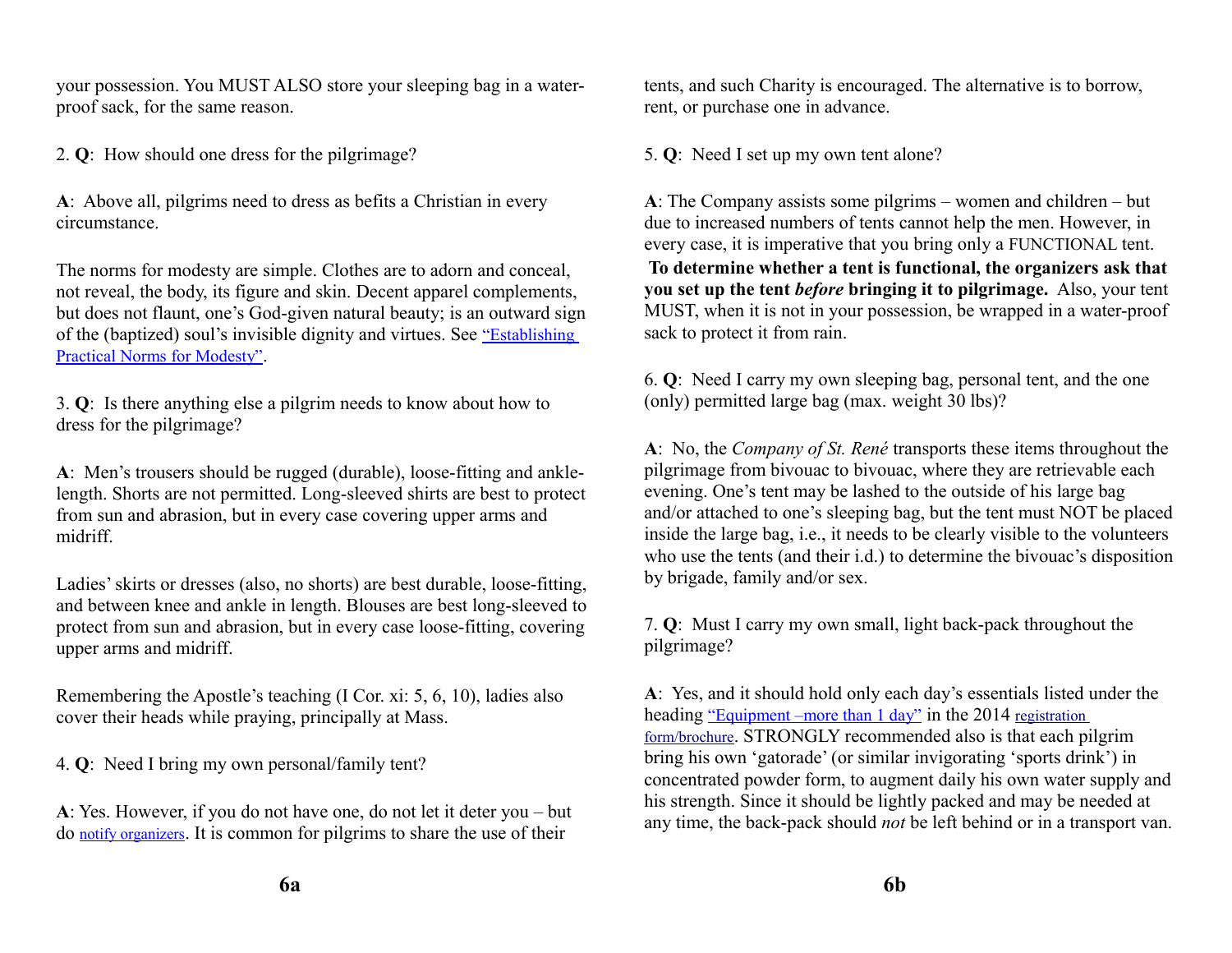## 8. **Q**: What provisions for food shall I prepare?

A: Pilgrims make their own [provisions](http://www.national-coalition.org/pilgrim/provisions.html) for nine cold meals to picnic along the way, three each day Friday, Saturday and Sunday. Organizers supplement meals on those days with hot soup (and water) & bread at supper, and hot water & bread with jam at breakfast. See the [registration brochure](http://www.national-coalition.org/pilgrim/dloadbrochure.html) for a list of recommended food provisions.

# <span id="page-6-0"></span>*VI. Rendezvous & Check-in*

1. **Q**: Where does the pilgrimage begin, and when?

**A**: The pilgrimage begins on the southernmost shore of the Lake of the Blessed Sacrament (commonly called "Lake George"), with 5:45 AM rendezvous and check-in Friday, September 19, at the "Lake George Million Dollar Beach" public parking lot, located in Lake George Battleground (State) Park. Pilgrims should arrive by 5:30 AM. Brigades reform after check-in, and Holy Mass follows at 7:15, across the street at the monument to St. Isaac Jogues.

2. **Q**: That's pretty early, so when should I arrive, and where can I stay?

**A**: It is *strongly* recommended that pilgrims arrive Thursday afternoon or evening. They must then check-in between 4:30pm and nightfall at the Lake George Battleground State Park, or from 8:30 - 10:00 that evening at Cramer's Point Motel & Cottages.

3. **Q**: Can you explain 'check-in', please?

A: [Click here for an explanation](http://www.national-coalition.org/pilgrim/rendezvous.html) of check-in.

**Check-in is required** *for every pilgrim***, and always follows the** 

**required registration, regardless whether one registers in advance or in person at the pilgrimage.**

4. **Q**: May pilgrims camp at the [Lake George Battleground](http://www.dec.ny.gov/outdoor/24453.html)  [Campground?](http://www.dec.ny.gov/outdoor/24453.html)

**A**: Yes, and many do. The campsite is located at the Pilgrimage's step-off location.

## **Note well: the fee to camp Thursday night is not included in registration. Campers must pay campground official at entrance booth to campground. Overnight camping costs \$22 per site, NOT per person.**

5. **Q**: Alternately, may pilgrims overnight at Cramer's Point Motel at a special pilgrimage rate?

**A**: Yes. Thanks to the charity of Mr. and Mrs. Frank Sause, owners of Cramer's Point Motel & Lodge, the cost per pilgrim to stay there Thursday night (only) is \$10/pilgrim (\$20 min. per room). Pilgrims must email [stay@cramerspointmotel.com,](mailto:stay@cramerspointmotel.com) or phone 518/668-2292 for [reservations](http://www.national-coalition.org/pilgrim/camping.html), and mention the pilgrimage. Limited vacancy. See the end of these FAQ's or [click here for directions](http://www.national-coalition.org/pilgrim/detaildirs.html). There are sundry other motels in the Village, but none with known reduced rates for pilgrims.

6. **Q**: How do I get to Lake George Village Thursday evening?

**A**: See Section IV above about transportation, rendezvous and shuttleservice.

7. **Q**: How do I check-in Friday morning?

**A**: For those pilgrims who have already registered and paid, follow the directions of the organizers who greet you in the Million Dollar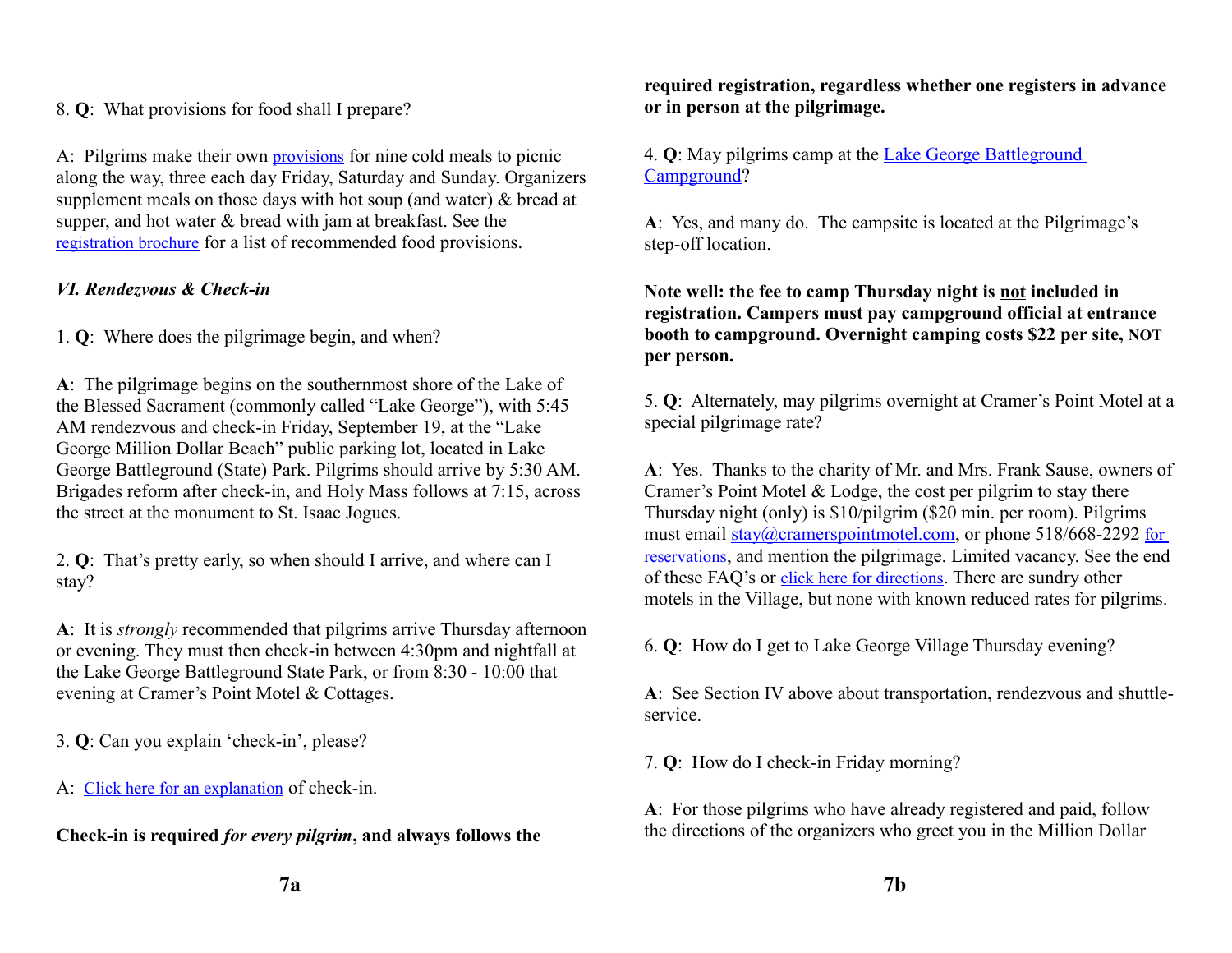Beach parking lot. Pilgrims affix ID tags (provided by the organizers) to their large bag, personal tent and sleeping bag, and then hand these items over to the organizers.

Those pilgrims who have not registered in advance, must register and pay their fees to the volunteers before they check-in their equipment.

## <span id="page-7-1"></span>*VII. Registration*

1. **Q**: How will I know I have completed my registration?

**A**: When you have

(a.) submitted a registration form - [online](http://www.national-coalition.org/pilgrim/registration.html) or by [mail](http://www.national-coalition.org/pilgrim/dloadbrochure.html) - with your name, address, age etc.;

(b.) signed the Release of Liability form, and given parental authorization for minors (if any in your party); and,

(c.) submitted payment in full.

You should then receive an e-mailed confirmation immediately if submitting the form online, and within 72 hours of receipt if by mail.

2. **Q**: May teenagers/minor children attend the pilgrimage without their parents?

**A**: Only under conditions. First, they must have parental authorization and an assigned guardian (see the registration form [online](http://national-coalition.org/pilgrim/registration.html) or [in print](http://www.national-coalition.org/pilgrim/dloadbrochure.html)). Second, they must be covered by their own or their parents' medical insurance. Third, they must agree with their parents to the strict regimen of prayer and the enforcement of rules by pilgrimage officials. Fourth, their parents must phone the Pilgrimage Director (610) 435- 2634 for an interview, and to obtain from **NCCL** permission for their child's/children's participation - before registering.

3. **Q**: Do I need my own personal medical insurance to participate in

the Pilgrimage for Restoration?

**A**: Yes.

4. **Q**: How can I get more registration forms or a sample bulletin announcement?

**A**: Contact **NCCL**. Click [here for a sample bulletin announcement,](http://pilgrimage.stblogs.com/?p=2396) or visit the pilgrimage weblog for general information at [http://pilgrimage.stblogs.com.](http://pilgrimage.stblogs.com/) Visit the [http://national](http://national-coalition.org/pilgrim)[coalition.org/pilgrim](http://national-coalition.org/pilgrim) website to [register online](http://national-coalition.org/pilgrim/registration.html) or to [print a brochure.](http://national-coalition.org/pilgrim/dloadbrochure.html) We'll post them to you – or to anyone you think could put them to good use. It'd be especially helpful if you would distribute them – or lead us to – wherever the traditional Latin Mass is offered. Feel free to e-mail your requests or leads.

## <span id="page-7-0"></span>*VIII. Participation in Sunday-Only Events*

1. **Q**: Must pilgrims planning to participate in the Sunday-only events also register?

**A**: Yes. Every pilgrim arriving to participate in Sunday-only events must register [here](http://national-coalition.org/pilgrim/registration.html) to let organizers know of their participation.

2. **Q**: Is there a fee to register for Sunday-only?

**A**: No. But, [donations are gratefully accepted](http://national-coalition.org/w/pilgrimage-without-travel/) to support needy pilgrims, the Pilgrimage and the **NCCL** apostolate.

# **The collection at the final Mass goes entirely to the Auriesville Shrine.**

3. **Q**: What are the two options for participation Sunday-only?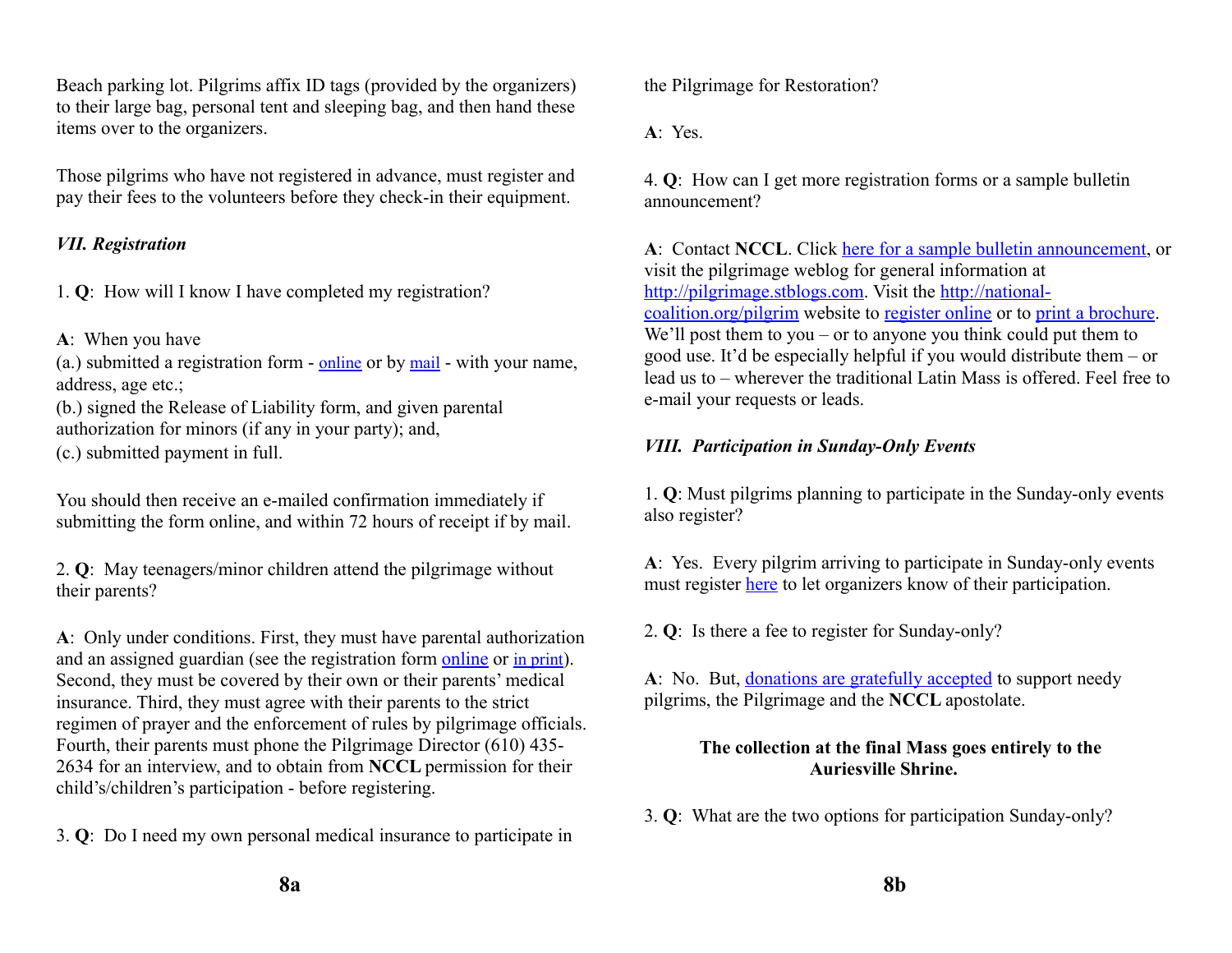**A**: Option 1: Those wishing to join up with the column on the road at lunchtime and walk [the last 6-7 miles](http://maps.google.com/maps?saddr=Pop) must arrive no later than 10:00 AM at the [Visitor Center/cafeteria parking lot](http://maps.google.com/maps?saddr=Shrine+Rd&hl=en&sll=42.92484,-74.302675&sspn=0.003417,0.010568&geocode=Far7jgIdnDCS-w&mra=mr&dirflg=w&vpsrc=0&t=h&z=17) of the Auriesville Shrine.

Option 2: Those pushing strollers (or pushing 80!) and wishing to join up [the last 2-4 miles](http://maps.google.com/maps?saddr=Main+St&daddr=42.9280809,-74.304249+to:Auriesville+Shrine,+Amsterdam,+NY&hl=en&ll=42.933427,-74.289379&spn=0.027336,0.084543&sll=42.947502,-74.273071&sspn=0.054659,0.169086&geocode=FQg5jwIdfKCS-w;FdAHjwIdBzWS-ylxiP1WV4neiTHV4_KQCpZ18w;FT7-jgIdbTyS-yHSOR98Vao8uA&vpsrc=6&dirflg=w&mra=ls&via=1&t=h&z=14) must arrive no later than 12 o'clock-noon at the same [Visitor Center/cafeteria parking lot.](http://maps.google.com/maps?saddr=Shrine+Rd&hl=en&sll=42.92484,-74.302675&sspn=0.003417,0.010568&geocode=Far7jgIdnDCS-w&mra=mr&dirflg=w&vpsrc=0&t=h&z=17)

4. **Q**: Those options identify two waves of newcomers arriving at two different times. What then?

**A**: Both waves of new arrivals first must check-in with the Sunday Field Marshall, who will greet them in the parking lot in front of the [Visitor Center/cafeteria.](http://maps.google.com/maps?saddr=Shrine+Rd&hl=en&sll=42.92484,-74.302675&sspn=0.003417,0.010568&geocode=Far7jgIdnDCS-w&mra=mr&dirflg=w&vpsrc=0&t=h&z=17)

i.) **Option-1**-pilgrims meet the Field Marshal at 10:00 am. The Field Marshal will help to designate drivers from among the newcomers in order to shuttle themselves to the [rendezvous point](http://maps.google.com/maps?saddr=Pop) in as few vehicles as possible. **Last shuttle departure** is 10:30am. **No strollers are permitted in this first wave option.**

[Click here for the driving directions.](http://maps.google.com/maps?saddr=Noeltner+Rd&daddr=42.94554,-74.31861+to:N+42+58.013+W+074+15.203+to:42.95246,-74.36943+to:Shrine+Rd&hl=en&sll=42.948004,-74.301567&sspn=0.054658,0.169086&geocode=Far7jgIdnDCS-w;FQRMjwId7vyR-ynJnRFqD4zeiTEEtJrkbTujNw;FWOfjwIdufuS-w;FQxnjwIdajaR-ynFyG2az43eiTHANS41dwfF_w;FUz6jgIdWkCS-w&vpsrc=0&mra=dme&mrsp=4&sz=13&via=1,3&t=h&z=13) PLEASE PRINT OUT and bring them to pilgrimage.

*Nota bene*, the bridge over Rt 5S, just east of the Shrine, which carries *vehicles* over the Schoharie Creek is closed since hurricane Irene. Directions abovereferenced follow the *driving* detour to the day's first rendezvous point.

The Option-1-**drivers** return to the Shrine, and continue the pilgrimage by visiting [the](http://www.martyrshrine.org/pages/virtual-tour.html) *[ravine](http://www.martyrshrine.org/pages/virtual-tour.html)* where St. Isaac first placed the martyred-body of René Goupil, they may make the stations of the cross, visit the site where the other Christians were martyred, confess in the Coliseum church, or choose [some other form of devotion on the Shrine grounds.](http://www.martyrshrine.org/pages/virtual-tour.html)

ii.) **Option-2-**pilgrims – 'the stroller brigade' – meet & check-in with the Field Marshal at 12-noon, strollers in tow. They can be joined by the still 'ambulatory elderly'. The Field Marshal will assign brigade leaders from among the newcomers in order to walk the brigades to the [last rendezvous point.](http://maps.google.com/maps?saddr=Noeltner+Rd&daddr=42.928014,-74.305076+to:Main+St&hl=en&sll=42.932422,-74.291096&sspn=0.028216,0.084543&geocode=Far7jgIdnDCS-w;FY4HjwIdzDGS-yn5qIBvUYneiTGYzLW6M88JNQ;FQg5jwIdfKCS-w&vpsrc=0&dirflg=w&mra=dme&mrsp=0&sz=14&via=1&t=h&z=14) **Last walking departure** is 1:00pm.

*Nota bene,* the bridge over Rt 5S, just east of the Shrine, which carries *vehicles* over the Schoharie Creek is closed since hurricane Irene. The walking pilgrims follow the canalway bike-path, and therefore cross the trestle, *not the bridge*. The google-map linked above is imprecise: it shows the way along Rte 5S, not the bike-path.to the day's final rendezvous point. Pilgrims, however, must walk **only** on the bike-path.

5. **Q**: Is there another option? Must a pilgrim arriving Sunday walk at all?

A: Pilgrims may also remain at the destination Shrine grounds to pray. They may also make visit [the](http://www.martyrshrine.org/pages/virtual-tour.html) *[ravine](http://www.martyrshrine.org/pages/virtual-tour.html)* where St. Isaac first placed the martyred-body of René Goupil. Alternately, they may make the stations of the cross, visit the site where the other Christians were martyred, confess in the Coliseum church, or choose [some other form](http://www.martyrshrine.org/pages/virtual-tour.html)  [of devotion on the Shrine grounds.](http://www.martyrshrine.org/pages/virtual-tour.html)

# <span id="page-8-0"></span>*IX. Schedule*

1. **Q**: What time does Mass begin each day, when do we eat breakfast, depart etc.?

**A**: Some important times are found in the [registration brochure](http://www.national-coalition.org/pilgrim/dloadbrochure.html). See also the [overview of the schedule](http://www.national-coalition.org/pilgrim/itinerary.html). The schedule is announced on dayone and reiterated each day by brigade leaders at the bivouacs.

2. **Q**: What if I join the pilgrimage along the way? Where can I meet you?